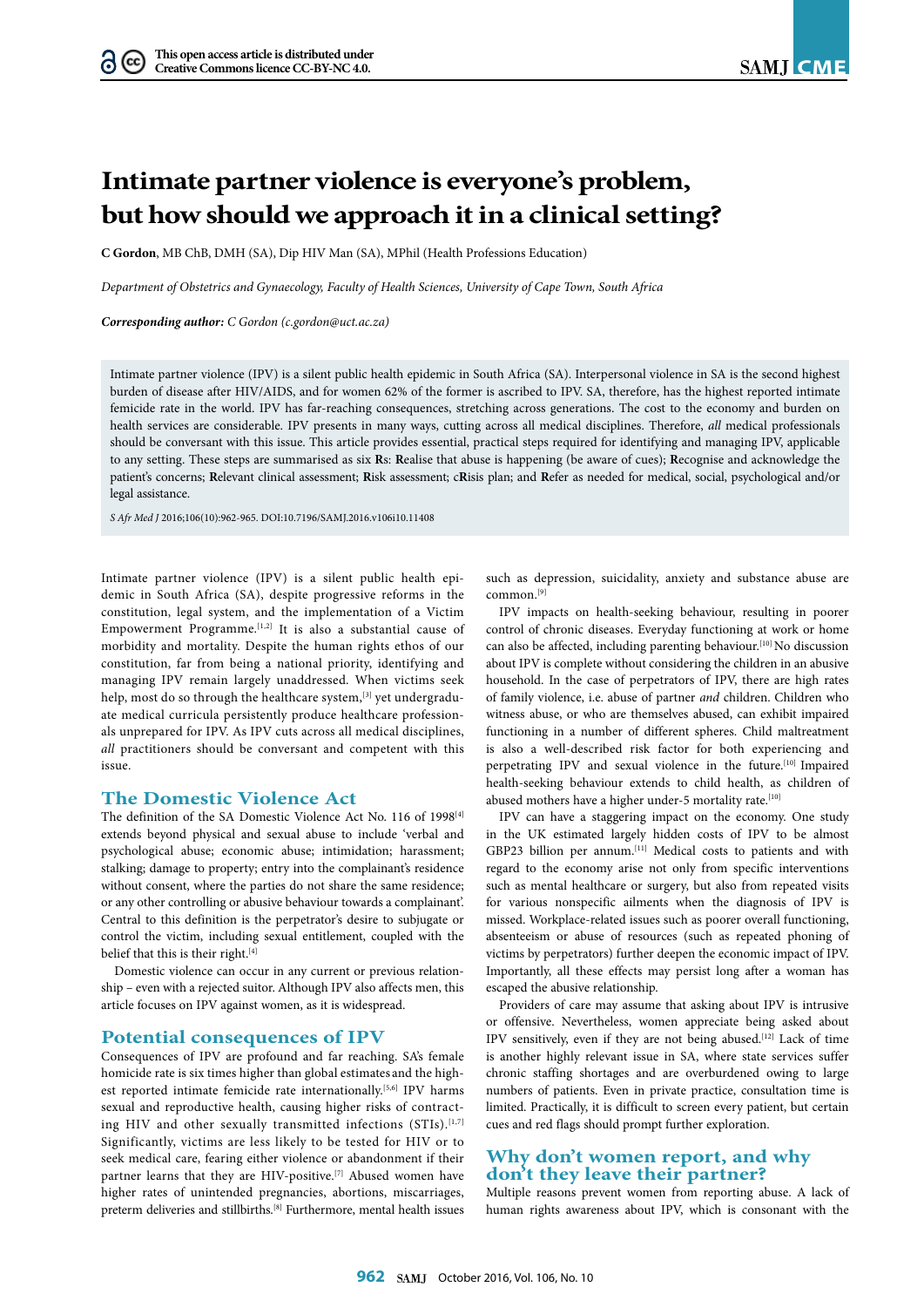normalisation of abuse in SA, means that women tend not to frame their experiences as abuse. Access to sensitive care is a further barrier – either as physical access to medical or legal facilities (distance, cost of travel) or a lack of access due to abuse being missed (or ignored) by providers. Poor knowledge about, or faith in, the legal system also contributes to this situation. Furthermore, abusers often intimidate women into not reporting and/or withdrawing cases (perpetrators may threaten harm to children, taking children away, or abandonment).<sup>[10]</sup>

Reasons for not leaving an abusive situation echo reasons for non-reporting.[13] Many SA women remain profoundly economically disempowered, as they rely on their partners for financial support, which makes escape arduous. However, even well-educated and/or economically independent women have difficulty leaving an abusive relationship. IPV engenders a complex psychological cycle where victims are made to believe that they deserve the abuse. Victims' self-esteem can erode to the degree that they feel fortunate to have a partner, that they would never cope without their partner or are unworthy of finding other partners. Love of the partner and hope of change also contribute to these factors. To complicate matters, women become alienated from health professionals, who label them as irresponsible or unco-operative for *not* leaving.<sup>[11]</sup>

# **How do victims of IPV present?**

Patients experiencing IPV commonly present with seemingly unrelated problems, or with multiple 'soft' nonspecific somatic or emotional complaints. Chronic headaches and other pain syndromes, depression, anxiety, post-traumatic stress disorder and substance abuse are cues for possible IPV.<sup>[3]</sup> Body language is critical - often the only signs being the patient's demeanour or style of interaction. Examples are failure to make eye contact, defensive posture, appearing fearful or anxious, vague and non-committal answers, or declining to answer questions.

Entry points into the healthcare system can be obvious (e.g. emergency rooms), or more subtle, such as repeated visits to primary care centres, mental health services, general practice or other disciplines, where IPV is unlikely to be identified.<sup>[1]</sup> Further examples of how IPV can present are set out below.

## **Red flags that could prompt suspicion of IPV[3,9] General**

- Chronic pain syndromes (including headaches, backache and pelvic pain)
- Vague, nonspecific somatic complaints, often ongoing
- Poorly controlled chronic conditions
- Poor day-to-day functioning
- An accompanying partner who dominates the conversation, answers on behalf of the patient and/or refuses to leave the room
- Anxious, defensive, submissive, or reluctant engagement with the health professional; poor eye contact; conversely, frankly aggressive behaviour.

## **Psychiatric**

- Depression
- Sleeping problems (unable to fall asleep, waking up in the middle of the night and/or 'thinking too much')
- Anxiety, panic attacks
- Post-traumatic stress disorder
- Substance abuse.

#### **Gynaecological/obstetric**

- STIs (acute or chronic), including pelvic inflammatory disease, HIV, syphilis
- Sexual dysfunction
- Unplanned or unwanted pregnancy; miscarriage; termination of pregnancy
- Antepartum haemorrhage
- Injuries
- Repeated injuries, casualty visits or injuries that do not match the description of the cause.

#### **Children**

• Any suspicion of child abuse should prompt consideration of IPV in the home.

# **How to ask the question**

Health professionals are often uncertain how to enter into a discussion with patients regarding IPV. The need to open this line of enquiry may happen at any point in the health professional-patient relationship. Firstly, confidentiality should be assured, implying a private setting for the consultation. The clinician's communication skills and body language are important factors in inspiring trust. The following opening questions may be used as needed, keeping in mind that these may also be applicable to past relationships:[3,9]

- Are you in a relationship? Are you unhappy in your relationship?
- Is everything all right at home?
- Often when I see patients with this kind of problem (referring to any of the red flag presentations), it may be caused by other problems, e.g. stress. Are you experiencing or have you experienced any kind of difficulties with your partner?
- Has your partner ever threatened you or forced you to do something you didn't want to do?
- Have you ever felt afraid of your partner?
- Does your partner try to control you (such as who you see, how you dress) or refuse to give you money?

The patient's right to refuse to answer, despite being given an adequate opportunity to disclose any abuse, should be respected. Table 1 gives further do's and don'ts in a consultation.

#### **Table 1. Do's and don'ts in a consultation**

| Do                                                                                                                                                                                                                                                                                                                                                                                                                                                                                                                     | Don't                                                                                                                                                                                                                                                                                                                                       |
|------------------------------------------------------------------------------------------------------------------------------------------------------------------------------------------------------------------------------------------------------------------------------------------------------------------------------------------------------------------------------------------------------------------------------------------------------------------------------------------------------------------------|---------------------------------------------------------------------------------------------------------------------------------------------------------------------------------------------------------------------------------------------------------------------------------------------------------------------------------------------|
| Establish trust<br>Assure the patient that you believe<br>$\bullet$<br>her (this alone may prove to be<br>enormously therapeutic)<br>• Do a relevant clinical assessment<br>Inform the patient that abuse is<br>$\bullet$<br>unacceptable<br>• Do a risk assessment<br>Create a crisis plan<br>$\bullet$<br>Document in detail<br>$\bullet$<br>Provide information (posters,<br>$\bullet$<br>pamphlets, websites, telephone<br>numbers of NGOs)<br>• Refer for appropriate medical,<br>psychological, social and legal | Impose your own judgements<br>on the patient (the frame of<br>reference is what is stated in<br>the Domestic Violence Act<br>of 1998)<br>Ignore or invalidate the<br>$\bullet$<br>patient's complaints<br>Instruct the patient to leave<br>$\bullet$<br>her partner (if a victim is<br>unprepared, she is at great<br>risk of serious harm) |
| assistance                                                                                                                                                                                                                                                                                                                                                                                                                                                                                                             |                                                                                                                                                                                                                                                                                                                                             |

NGO = non-governmental organisation.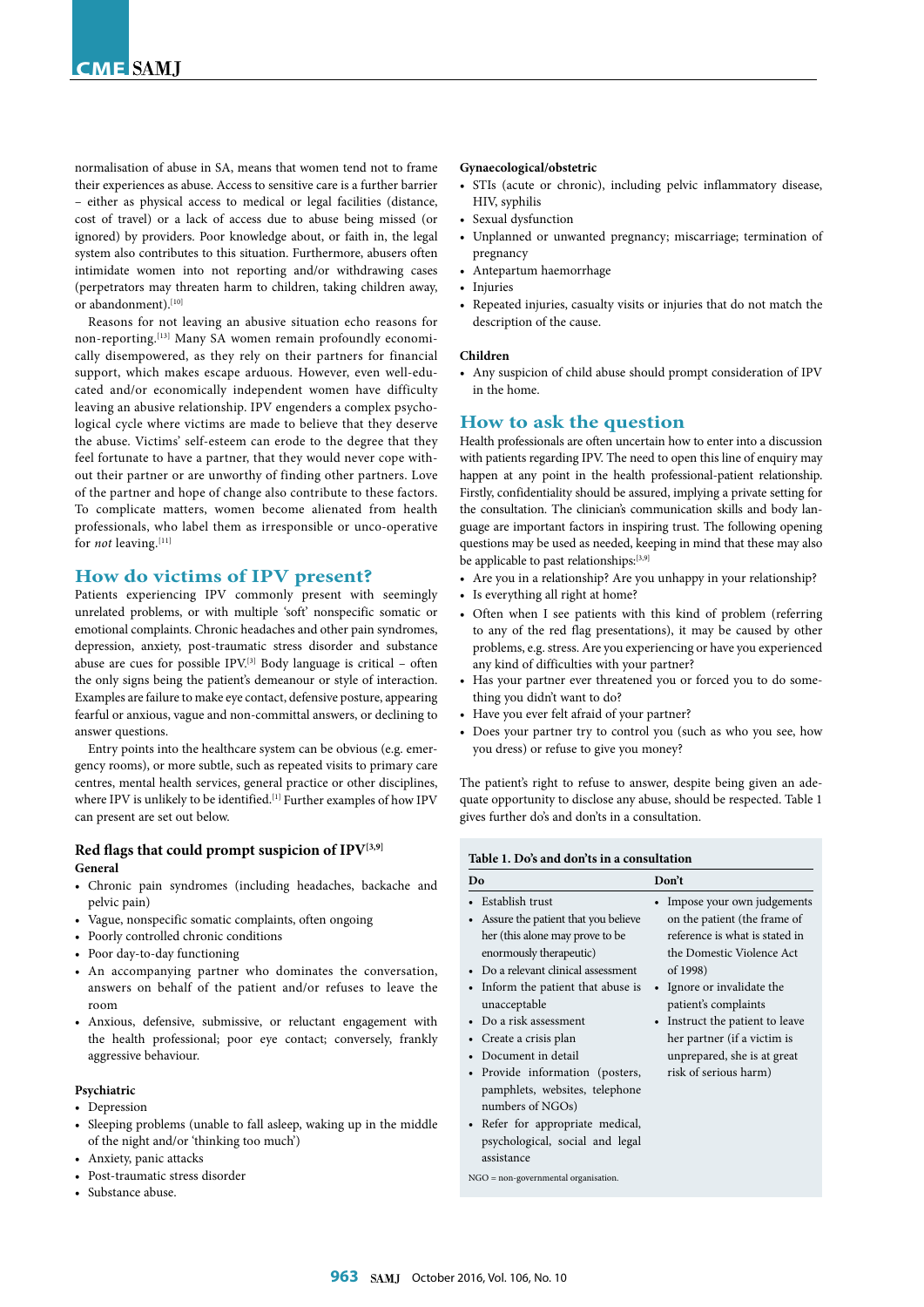# **My patient is being abused** – **now what?**

An approach to IPV, using the author's mnemonic, is summarised below:

| Managing IPV in a nutshell: The six Rs                                  |  |
|-------------------------------------------------------------------------|--|
| <b>Realise that abuse is happening (be aware of cues and red flags)</b> |  |
| Recognise and acknowledge the patient's concerns                        |  |
| Relevant clinical assessment                                            |  |
| Risk assessment                                                         |  |
| CRisis plan                                                             |  |
| Refer as needed for medical, social, psychological or legal assistance  |  |

Should a patient disclose abuse, further action must be taken in accordance with their wishes. Management should encompass *empowerment*, entailing a thorough health assessment and the provision of information, including options for further care that match the patient's individual needs.

Importantly, ensure that any symptoms (especially vague and nonspecific ones) are not attributable to organic causes. A thorough history and examination should be conducted to exclude these, and further investigation arranged if necessary. Clinical assessment should be guided by the patient's presenting complaint so that appropriate interventions can be made in the correct sequence (e.g. to address STIs, rape, and depression).

A critical facet of managing IPV is to conduct a *risk assessment*, which necessitates the following questions:

- Does the woman fear for her life or safety?
- Is she being threatened with serious harm?
- Are there children involved in the abuse?
- Is the abuse escalating?
- Is a weapon involved? (Note: this need not be a weapon in the traditional sense; it could be any object that is being used to harm the woman or child)
- Does the partner abuse substances?

Should the woman be at immediate risk of serious harm, she (and her children) should be urgently referred to a shelter or be kept in a facility until the former can be arranged, if she so chooses.

The importance of *documentation* cannot be overstated,<sup>[9]</sup> whether these are patient notes, a formal legal document such as the J88 form, or a sexual assault kit form (which a patient would only have if she has opened a case). Specifics of the nature of abuse should be documented. Exact examples should be given, e.g. verbatim quotes from the patient, and/or outlining what has been said or done by the partner. The name of the abuser and nature of the relationship should be stated. A risk assessment should be done and recorded. Physical injuries should be described, measured and illustrated with diagrams, even if this is not done on the specific legal form. Photographs are very useful (e.g. of injuries, damage to property – taken by patients). The patient should keep evidence of harassment, e.g. text messages or emails. Documentation could mean the difference between:

- procuring a protection order or not
- opening a successful case or not
- clinician being subpoenaed for testimony or not (most probably if the documentation is incomplete)
- success or failure of conviction of the perpetrator.

Key to managing IPV is identification and *referral* to systems that can offer comprehensive care.[3] Referral could include information

| NGO                                                                                            | <b>Contact details</b>        |
|------------------------------------------------------------------------------------------------|-------------------------------|
| National crisis helpline (Lifeline)                                                            | 0861 322 322                  |
| Email: counselling                                                                             | lifelinecounselling@gmail.com |
| Stop Gender-Based Violence<br>Helpline                                                         | 0800 150 150                  |
| People Opposed to Women Abuse                                                                  | 011 642 4345                  |
| National Network on Violence<br><b>Against Women</b>                                           | 012 321 4959                  |
| Sanja Bornman, attorney in the<br>Lawyers for Human Rights Gender<br><b>Equality Programme</b> | 021 424 8561                  |
| Website                                                                                        | www.lhr.org.za                |

posters or pamphlets. Patients should be given a referral letter to the mental health nurse at their clinic and contact details of local, relevant non-governmental organisations (NGOs). Some of these are listed in Table 2. Patients may need several follow-up visits at the clinic or practice to attend to all their needs – as with any complex chronic disorder. It is essential that facility/practice managers have updated lists and contact details of local NGOs, shelters and safehouses (Table 2); doctors should insist on this.

A *crisis plan* should be made if the patient wishes to leave a partner and/or the residence that they share, as outlined below:[14]

## **Crisis plan**

- Leave when your partner is not around, and take your children with you.
- Identify places where you can use a telephone quickly.
- Always carry a list of emergency numbers.
- Put money away safely for transport in an emergency.
- Have extra keys for the house and/or car.
- Pack clothes for yourself (and children) in a bag, and keep in a safe place (e.g. neighbour's house).
- Ensure that you have essential documents, such as identification documents, birth and marriage certificates, medical aid card, children's road-to-health cards, and savings/credit cards.
- Ensure that someone trustworthy has certified copies of your protection orders, warrants for arrest and other legal documents.

# **Legal information**

Offer legal information if the patient so desires. (A detailed explanation of the practicalities for securing a protection order is provided in the article by Lopes.[15])

- Protection order (preferable option):
	- obtain from magistrate's court (*not police station*); therefore not a criminal case unless perpetrator violates the order
	- specifically designed as a behaviour modification mechanism to protect against IPV
	- available after hours in an emergency
- does not expire.
- A charge (secondary option due to limitations in scope and issues with regard to police attitudes towards IPV):
	- laid at police station, opens criminal case
	- IPV cannot be reported as a crime, but other charges can be laid; e.g. physical or sexual assault